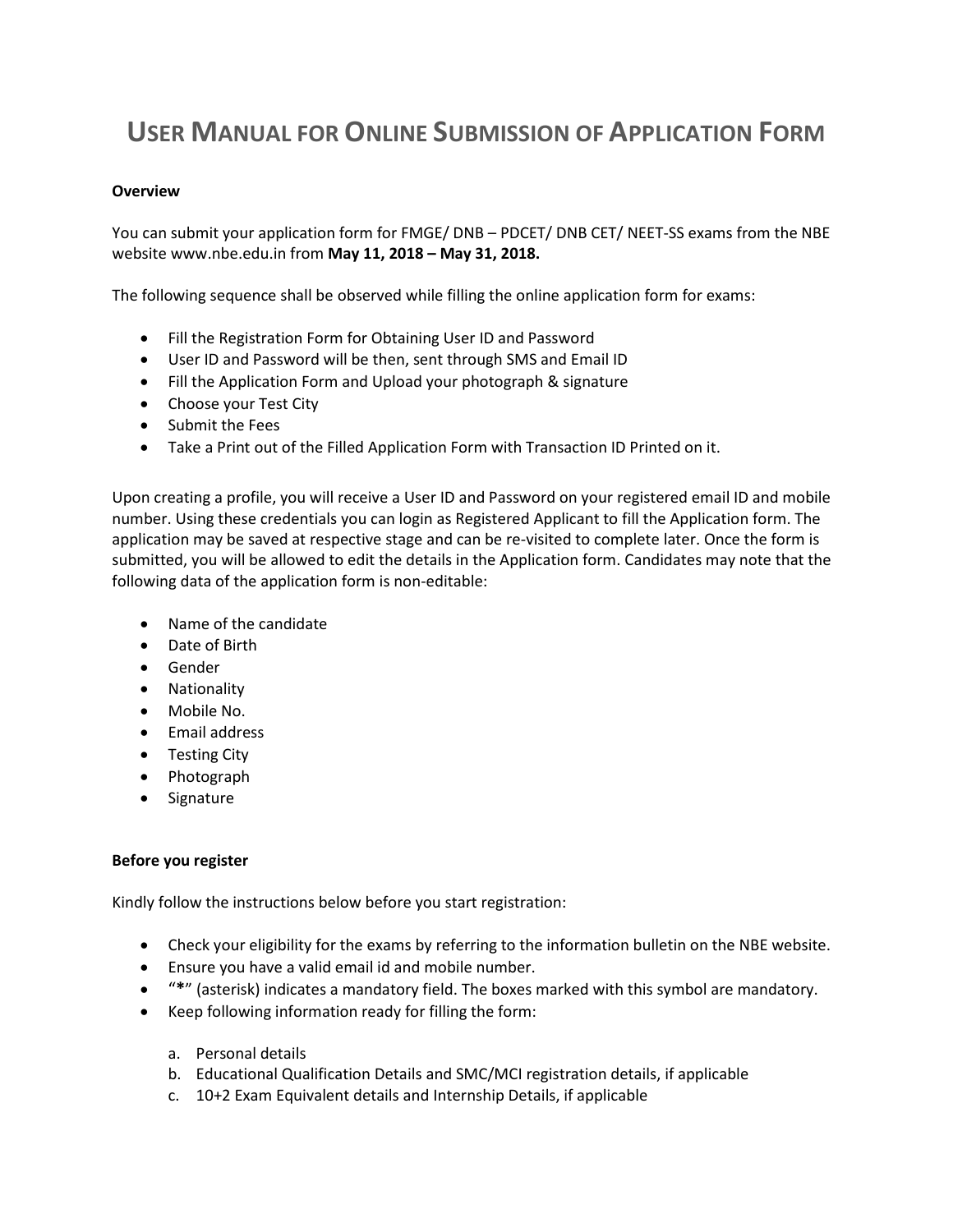d. Scanned images of your passport size photograph and signature (as per NBE guidelines)

## **Step 1: Registration to get User ID and Password**

- Go to: **[https://nbe.edu.in](https://nbe.edu.in/)**
- Then click on the Specific "*Exam Name"* for which you want to fill the application form
- Then click on **`New Registration'** and you will be directed to registration form page

The entries in registration form cannot be changed once submitted, hence, ensure that you enter the required information as below correctly.

- **Name of Candidate:** This should be the same as on valid government id proof.
- **Date of Birth:** Use the calendar icon to select the correct date.
- **Gender:** Enter your gender (Male/Female)
- **Nationality:** Please enter your nationality (Indian/Others). In case of others, please enter your Country of Nationality and Other Nationality details.
- **Mobile Number:** Should be valid and unique. You will receive your User ID and Password as an SMS on this number only.
- **Email Address:** Should be valid and unique. You will receive your User ID and Password on this email address only.
- **Captcha:** The Captcha box is a special set of characters displayed on the screen. You will need to retype the characters in the box provided. This is a safety feature designed to ensure that a human is entering the details and not a computer program. If you have trouble reading the characters, click on 'Get a new image' to refresh the letters.

By selecting the 'Submit' button, you are committing to be honest and fair in all your actions and information provided in the Registration Form.

# **Confirmation of Registration**

Within minutes of submitting the Registration Form, you will receive a User ID and password on the registered email address from the *Administrator.* Ensure that you check your mailbox immediately and that it is not considered as spam mail.

You will also receive the User ID and Password as an SMS\* on the registered mobile number. Using these credentials, you may proceed to complete your application. (\*Please note SMS will not be sent to international numbers)

# **This ends Step 1 of the Registration Process**

# **Step 2: Fill Application Form**

Registered Users Click on **`Applicant login'** to access the Application form with User ID and password received on your email and mobile number.

Click on the **'Go to Application Form'** button and please read the important instruction carefully.

The Application Form is categorized into the following three sections:

- **1. Personal Details**
- **2. Qualification Details**
- **3. Test Center Details**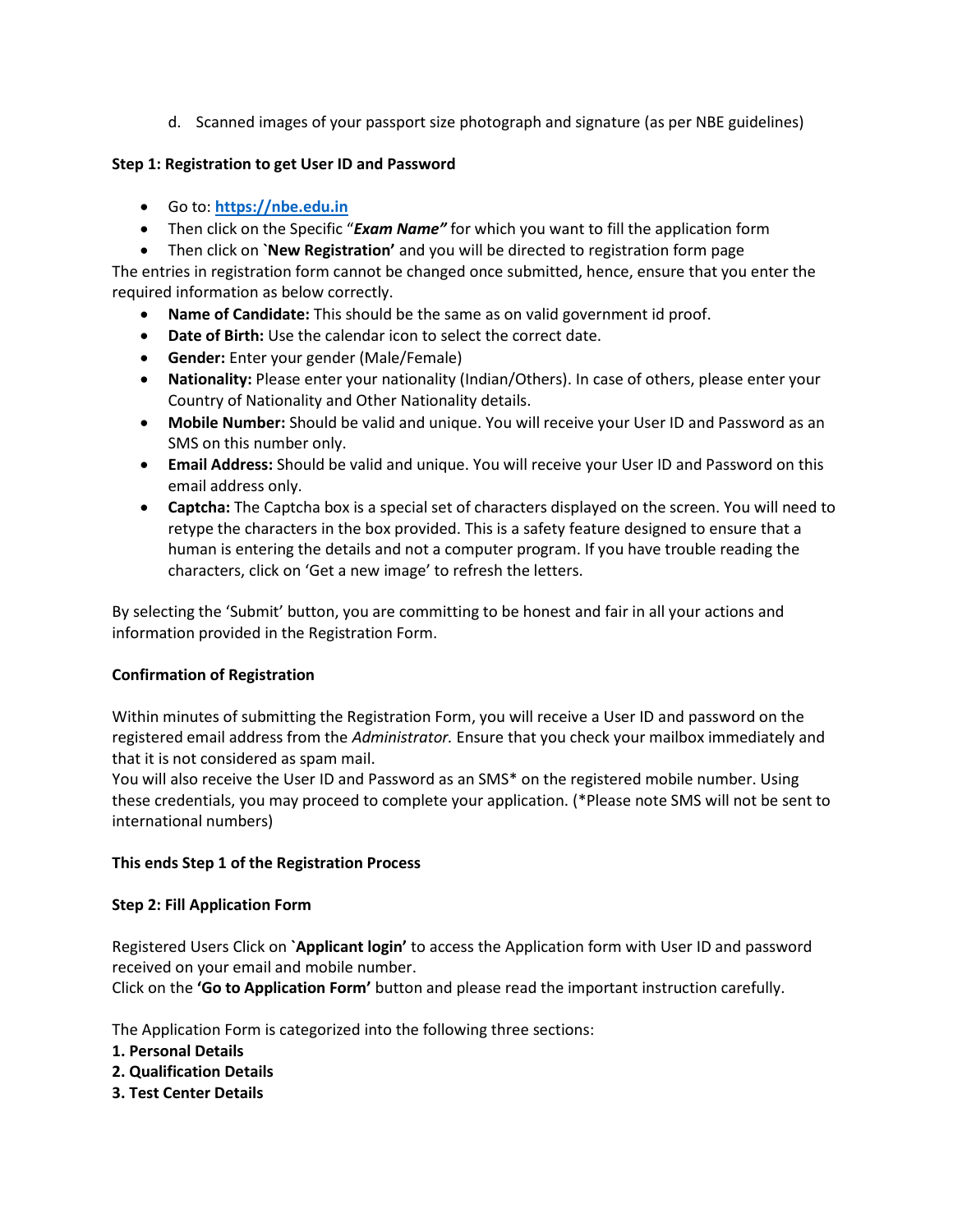Read the Note on pop-up page of the form before you begin filling the information. You need to fill section-wise application form. Once the mandatory details in a section are filled, you can move to the next section by clicking on Save and Next. However, you will not be allowed to navigate to next section, if mandatory information is not filled or the required documents are not uploaded. To navigate back to the previous section, you can click on the name of the previous section tab.

You can edit the application form any number of times but, few fields are non-editable. The noneditable fields include the following:

- Name of the candidate
- Date of Birth
- Gender
- Nationality
- Mobile No.
- Email address
- Testing City
- Photograph
- Signature

Once you have completed the last section and then, click on Submit button, you will be re-directed to make the payment. Once payment is done, your application is considered complete. Post this, changes to application can be done but, are applicable to limited fields only as defined above.

\*Please note: Once the form is submitted, payment has to be made for the particular Exam to ensure the particular Test City chosen by you is assigned to you.

# **Please do not send the Hard Copy of the Application to NBE.**

Following section gives a glimpse of the important details required while filling the application form:

# **1. Personal Details**

- Candidate's Name, Date of Birth, Gender, Nationality, Mobile number and Email address will be automatically populated based on the information provided at the time of registering your profile.
- **Father's Name** and **Mother's Name** needs to filled.
- Select the **Category** (General/SC/ST/OBC)
- Select **Are you a person with Disability** (Yes/No)
- **Identification Details**: The following ID proofs are valid Aadhaar Card, Driving License, Pan Card, Passport and Voter's ID. Please select one of the details from dropdown and enter its related details.
- Enter Your **Communication Address**, which will be used for future communication and allocating a test center state in case, you pick the State as "others" while choosing the Test Center Details.

Once this section is complete, click on **Save and Next** to proceed to next section.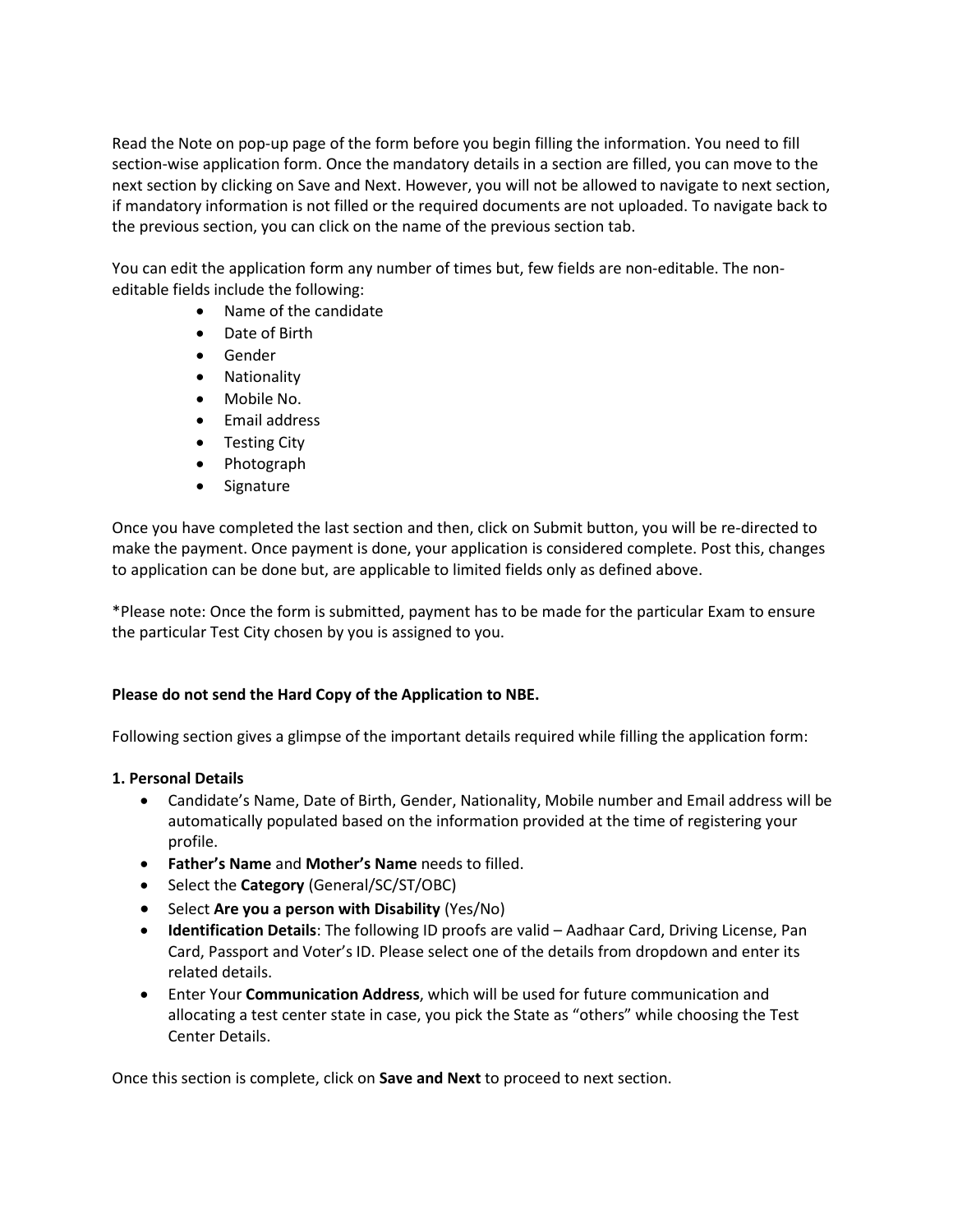## **2. Qualification Details**

- **Enter the 10+2 equivalent exam details**, if Applicable Subject and Percentages. In you have studied only 4 subjects, please enter Subject 5 as NA and marks as 01
- **MBBS / Primary Medical Qualification details Enter the following details** 
	- **a. COUNTRY OF COMPLETION OF MBBS QUALIFICATION -** In case of others, please enter country details
	- **b. Name of Country**
	- **c. STATE OF COMPLETION**  It is others in case Country is others
	- **d. CITY OF COMPLETION**
	- **e. UNIVERSITY OF COMPLETION**
	- **f. UNIVERSITY NAME**
	- **g. NAME OF COLLEGE**
	- **h. Month and Year of Passing**
- **•** Internship Details, if any
- **SMC/MCI Registration Details,** if any
- **Additional Information**

Once this section is complete, click on **Save and Next** to proceed to the next section.

#### **3. Test Center Details**

### **Documents to be uploaded:**

- Upload your recent passport size photograph (Maximum 80 Kb size, in JPG/JPEG format)
- Upload your scanned signature (Maximum 80 Kb size, in JPG/JPEG format)

### **Note for Uploading Documents:**

- The documents are to be uploaded in the mentioned size limits. The system will not accept documents beyond desired size limits.
- To reduce the size, open your document image in MS Paint by adjusting resolution.

Once the Documents are uploaded, please pick the test center details.

Select a Test State and the Test City will be shown automatically. Please pick a test city. In case testing seat is not available in the state in which you prefer to appear for the exam, you can choose the option OTHERS from the list of States at the time of selection of the State during online submission of application form.

NBE will make all efforts to ensure that the candidate is allotted a testing center in the State of communication address of the candidate. In case testing seat is not available in the concerned state due to logistic, administrative and other reasons, testing center in a nearby State shall be allocated.